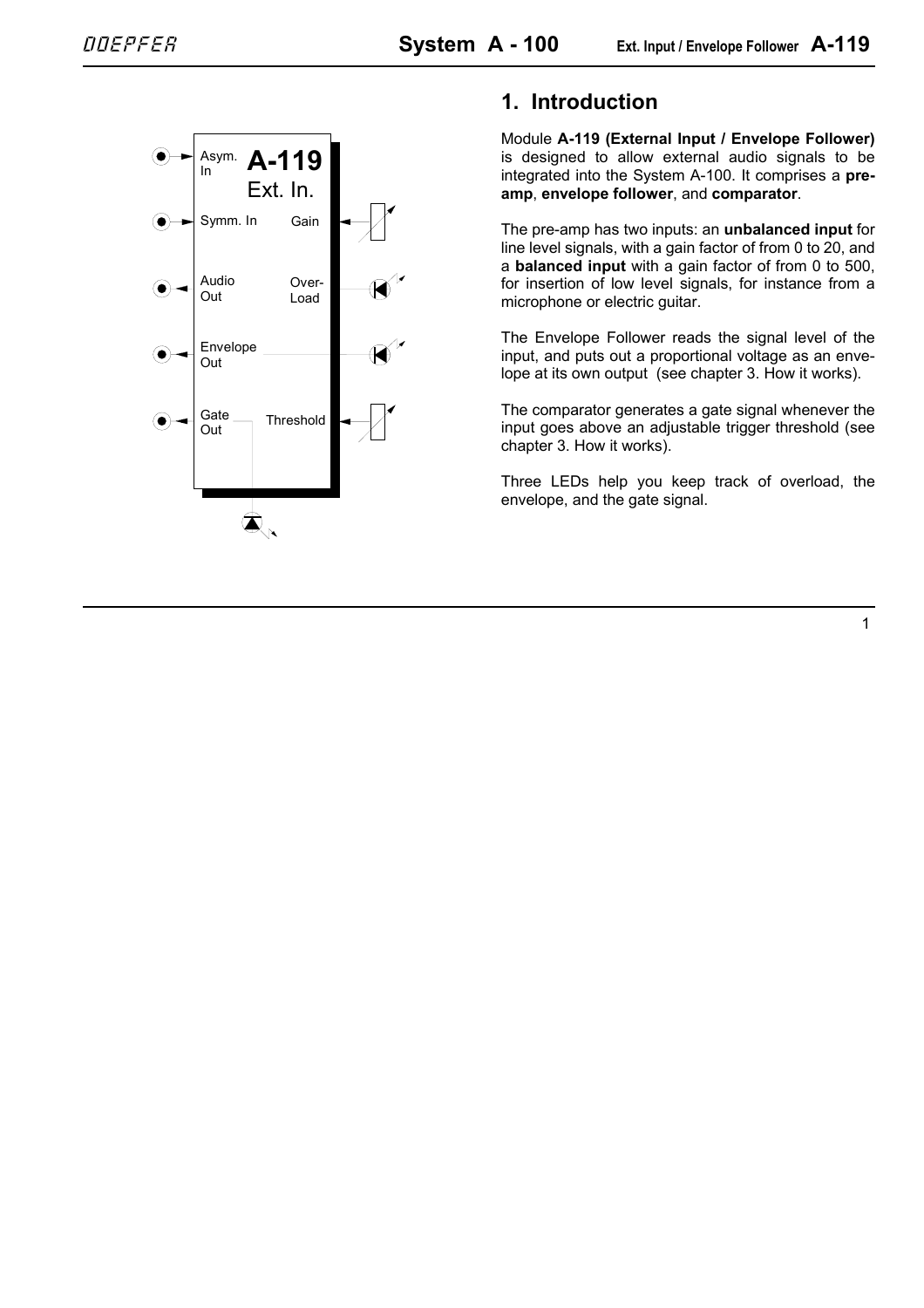

### **2. A-119 - Overview Controls and indicators:**

| ① Gain: | Control for input signal level     |
|---------|------------------------------------|
|         | 2 Over-Load : LED overload warning |

- 3 LED : Envelope level indicator at (output  $\Theta$ )
- 4 LED : Gate indicator (output  $\odot$ )
- 5 **Thres.** : Trigger threshold control

## **In / Outputs:**

- **0 Asym. In :** Unbalanced input for line-level audio
- **8 Symm. In : Balanced input for mic or instrument**level signals (6.3 mm jack socket)
- § **Audio Out** : Output for pre-amped audio signal
- **4** Audio Out : ditto, linked with output <sup>®</sup>
- **6 Env. Out** : Envelope output
- & **Gate Out** : Gate output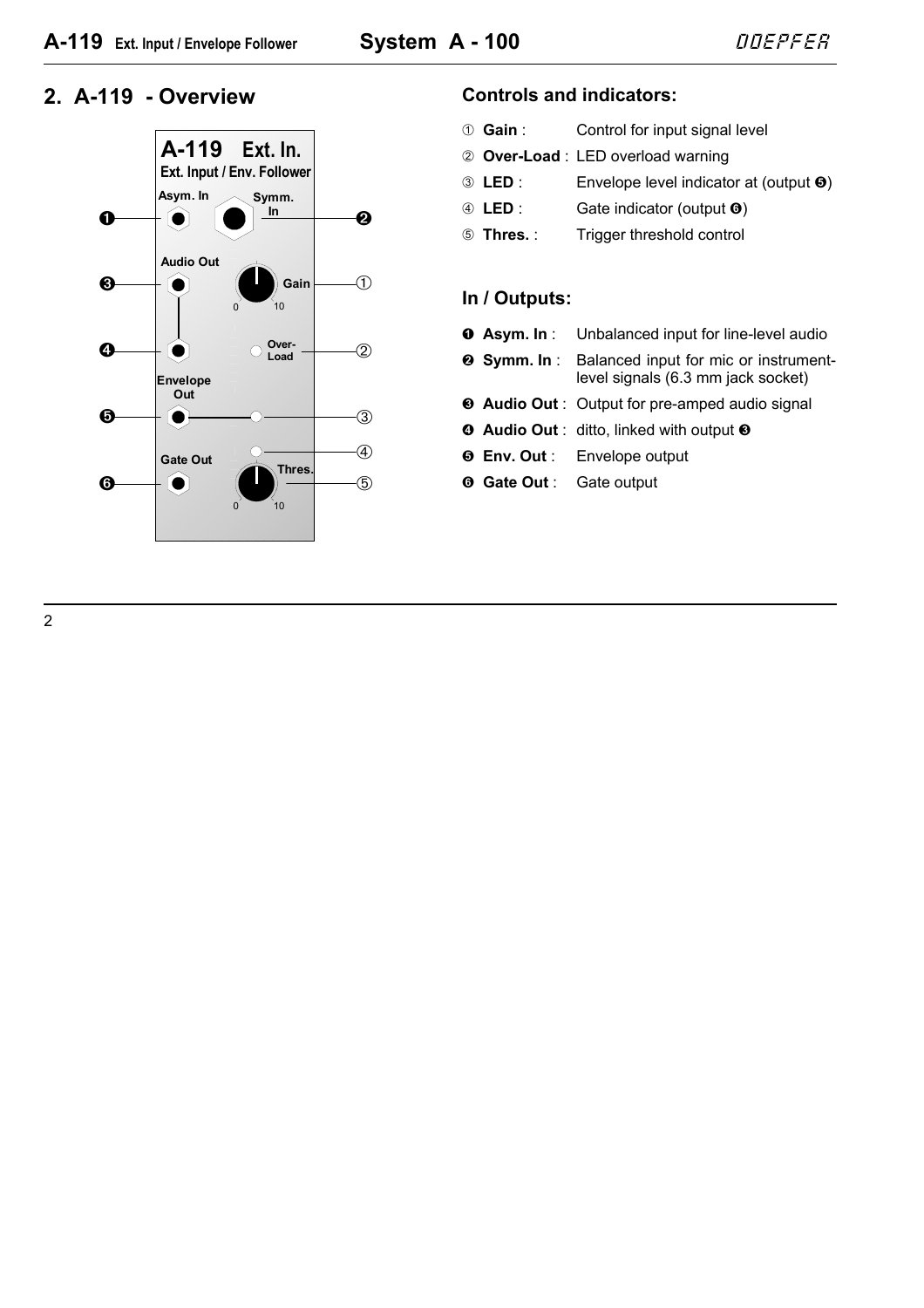## **3. The Envelope Follower: how it works**

The external audio signal (see Fig. 1a) is patched into input  $\bullet$  or  $\bullet$ , depending on its level. It is amplified by an amount set by the gain control  $\Phi$ , brought up to A-100 internal operating level, and can then be output from audio outs  $\boldsymbol{\Theta}$  and/or  $\boldsymbol{\Theta}$ .

To produce envelope and gate signals, the amplified signal is put through a full-wave rectifier, so that the internal signal output has only positive voltages (see Fig. 1b).

Next, the rectified signal passes through a 50 Hz low pass filter, and is sent to envelope output  $\Theta$ .

 $\mathbb{R}$  With input frequencies of less than 50 Hz, patch the envelope output  $\Theta$  into an A-170 slew limiter, set to a time constant of greater than 20 ms, to avoid remnants of the signal being audible in the envelope.

> The signal at the envelope output is compared with the adjustable trigger threshold (**T** in Fig. 1c), to produce gate signals, available at Fig. 1c), to produce gate signals, available at **Fig. 1**: The envelope follower: how it works output **O**.

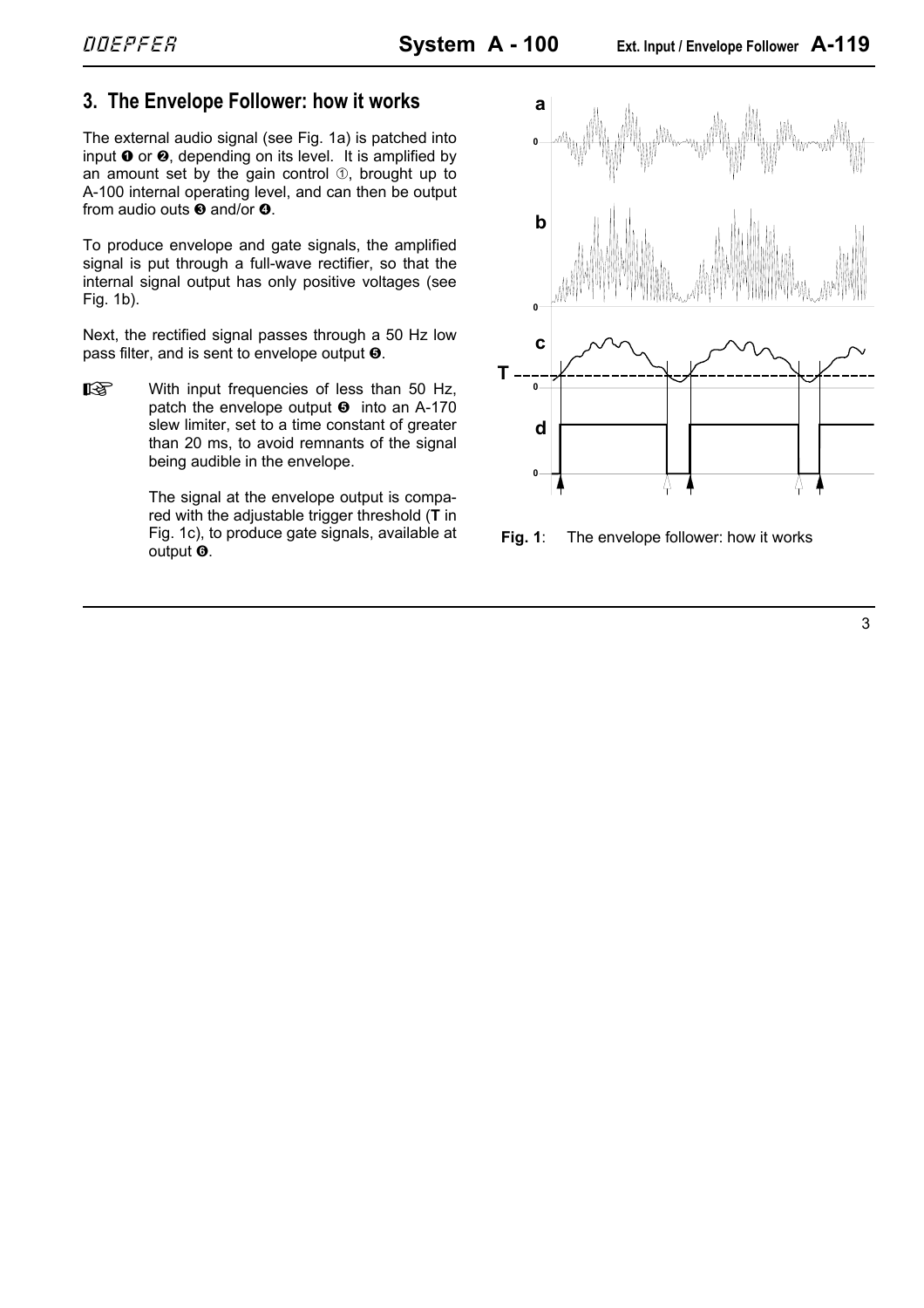# **A-119** Ext. Input / Envelope Follower **System A - 100**  $\angle$  *DDEPFER*

As soon as the envelope amplitude exceeds the trigger threshold T, the gate signal is output (see the black arrows in Fig. 1d on the previous page). When the signal drops below the threshold again, the gate signal stops (see the white arrows in Fig. 1d).

# **4. Controls and indicators**

## 1 **Gain**

This knob controls the **amount of amplification** the external signal receives. This depends on the input chosen:

- unbalanced input  $\bullet$  : 0 ... 20
- balanced input  $\bullet$  : 0 ... 500.

## 2 **Overload**

LED  $\oslash$  lights when the circuit is overloaded - that is, when the amplified signal exceeds 10 V.

## 3 **LED**

The **voltage of the envelope** produced at output  $\Theta$ can be monitored with LED 3.

## 4 **LED**

LED  $\circled{a}$  monitors the **gate signal** at output  $\circled{b}$ .

#### 5 **Threshold**

Control 5 is used to set the **trigger threshold T,** above which a gate signal is generated (see Fig. 1c).

# **5. In / Outputs**

## **0** Asym. In

The 3.5 mm mono mini-jack socket  $\bullet$  is the A-119's **unbalanced input**, designed predominantly for line level external audio signals and/or audio generated within the A-100 system.

## $\odot$  **Symm. In**

The 6.3 mm stereo full-size jack socket  $\bullet$  is the A-119's **balanced input,** for low level signals such as from a microphone, electric guitar, and so on.

Because there's just one gain control for two inputs, only use one input at a time. If you use both at once, their signals will be mixed in a 1:25 ratio.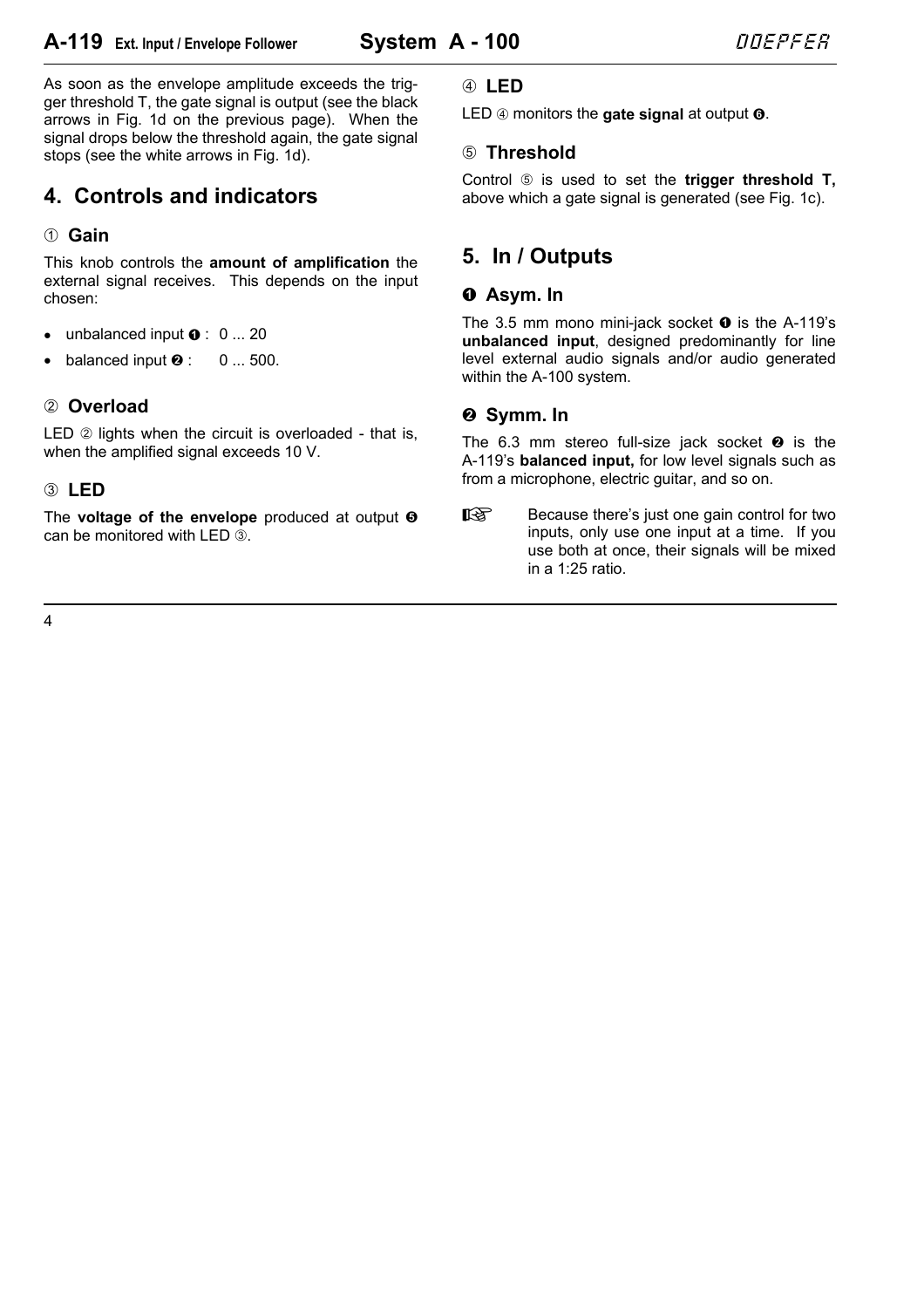## § **Audio Out •** \$ **Audio Out**

The external audio signal, **amplified** by an amount set by the gain control, is available at audio output  $\Theta$ and/or  $\Phi$ . These two sockets are simply linked as a "mini-multiple".

## % **Env. Out**

The **envelope** generated by the A-119 is available at this output  $\Theta$  (see Fig. 1c).

# & **Gate Out**

The **gate signal** generated by the A-119 is available at this output (see Fig. 1d).

# **6. User examples**

#### **Manipulating external audio signals**

The A-119 is what makes it possible for individual parts of the A-100 to manipulate external signals. In the patch in Fig. 2, an external audio signal is filtered by a VCF, whose cut-off frequency is controlled by an ADSR.



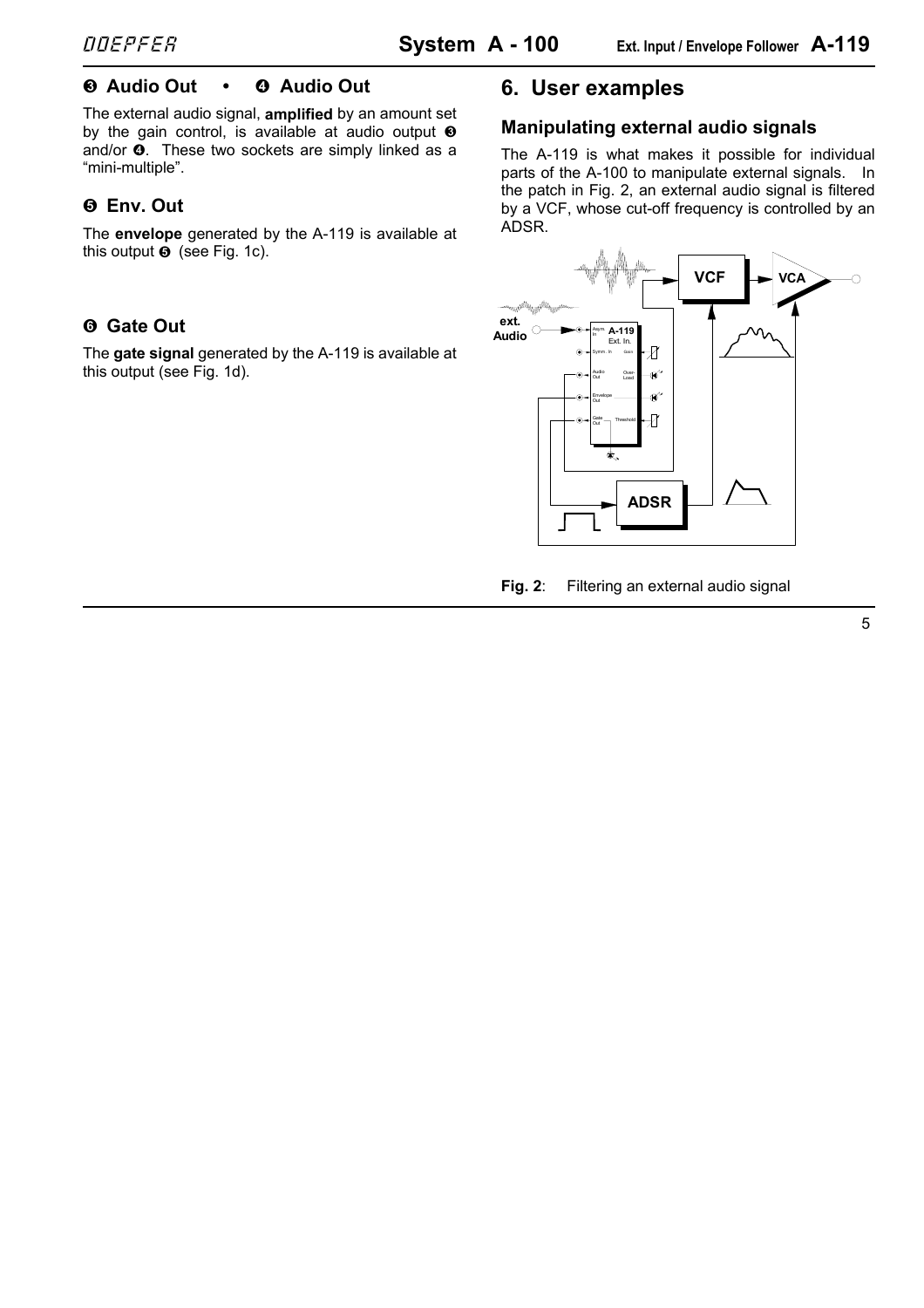#### **Ring modulator squelch patch**

A ring modulator works particularly well with **external audio signals** such as voices, strings, or saxophone. In the patch in Fig. 3 a typical external audio signal is ring modulated with a sine wave.



**Fig. 3**: Ring modulator squelch patch

In this patch, the A-119 has two functions. One is to bring the level of the signal output at  $\Theta$  and/or  $\Theta$  up to the operating level of the A-100 (c. 5 V). The other is to generate an envelope which can then control the ring modulator's output via a VCA.

This is necessary because the ring modulator doesn't shut down completely when there's a 0 V input. It goes to about -50 or -60 dB, and so traces of the VCO or external signal can still be heard.

The combination of the A-119 and VCA causes the ring modulator to shut down completely ('squelch') if there is no input present.

The A-170 slew limiter smooths out the gate signal generated by the A-119 a little, to avoid clicks in the VCA.

Instead of gate signals, you can use the envelope generated by the A-119 to control the VCA, and thus maintain the loudness pattern of the original sound.